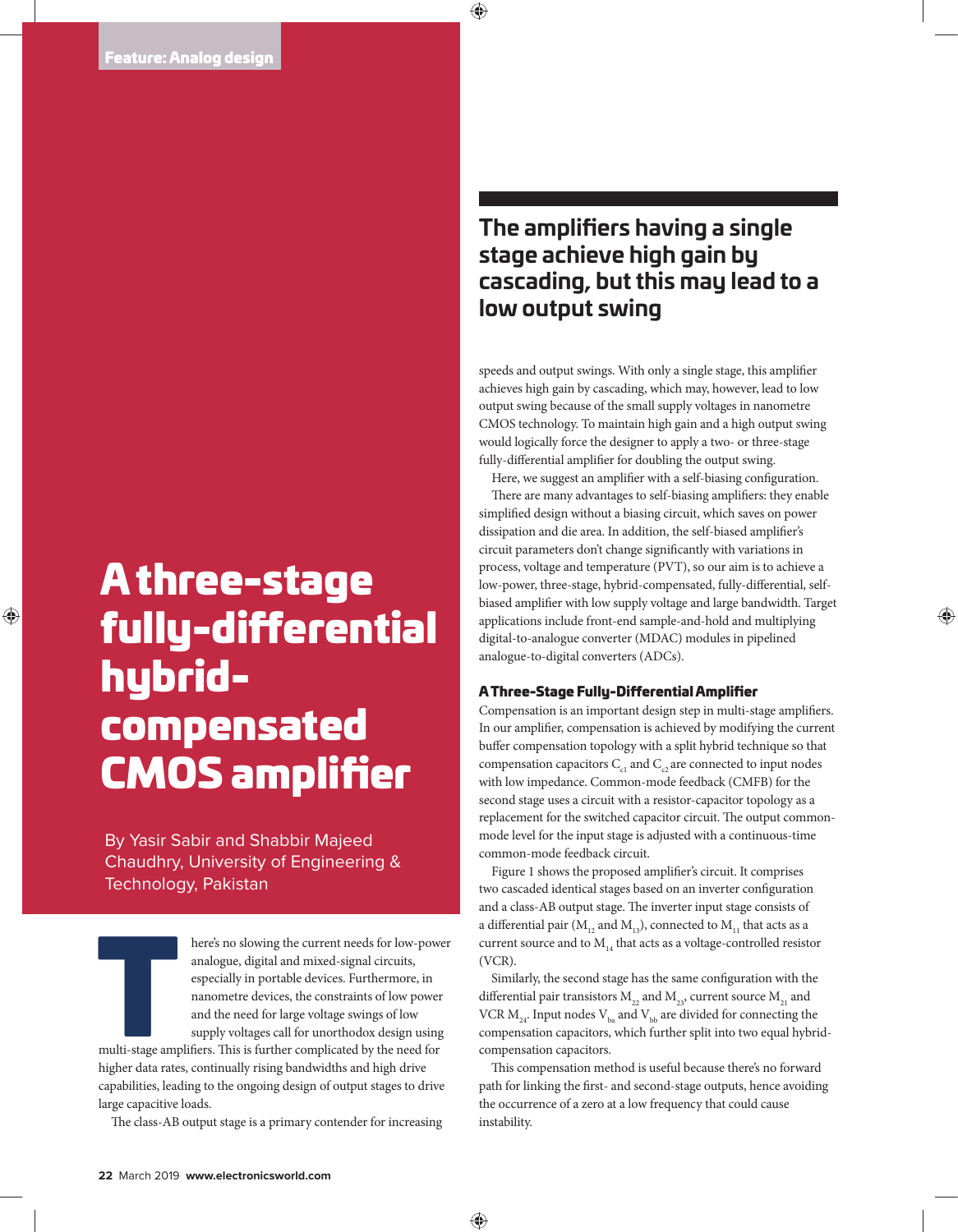

Figure 1: Our three-stage amplifier topology

The output stage also uses a hybrid-compensation technique, which achieves high unity gain bandwidth and a much-improved settling time.

Figure 1 shows the common-mode feedback circuits; see the CMFB1 and CMFB2 boxes. CMFB1 controls the input- and secondstage voltage levels and provides biasing for the entire amplifier circuit.

As previously discussed, the output of the common-mode level is also tuned by a resistive-capacitive circuit, or it can be replaced with a switched capacitor circuit. Also,  $v_{cm2} = (v_{cm2} + v_{cm2})/2$ , which controls the  $M_{21}$  voltage biasing and biases  $M_{24}$ , and produces the biasing voltage for the first-stage circuit.

CMFB1 is an inverter-topology differential pair, comparing  $V_{CM2}$ with  $\rm V_{\rm CM1}$  and producing the control voltages  $\rm v_{\rm cmlp}$  and  $\rm v_{\rm cmln}$  that bias stage one. The CMFB1 circuit is attached to nodes  $V_{a1}$  and  $V_{b2}$ , avoiding the need for a separate biasing circuit. Transistors  $M_{32}$  and  $M_{33}$  are sized by down-scaling transistors  $M_{22}$  and  $M_{23}$ , respectively.

### Design Methodology and Optimisation

The following design considerations can be used as a starting point for this complex amplifier architecture:

• The compensation capacitor  $C_{\rm c}$  should be chosen very carefully.

| <b>Device</b>   | Width $(\mu m)$ | Length $(\mu m)$ | $V_{DS}$ (mV) | VGS (mV) | gm(mS) | <b>Operating Region</b>  |
|-----------------|-----------------|------------------|---------------|----------|--------|--------------------------|
|                 |                 |                  |               |          |        |                          |
| $M_{11}$        | 100             | 3.2              | $-650$        | $-782$   | 1.48   | Triode                   |
| M <sub>12</sub> | 99              | 1.7              | $-933$        | $-539$   | 1.74   | Saturation               |
| M <sub>13</sub> | 10 <sup>°</sup> | 0.09             | 159           | 553      | 2.56   | Saturation               |
| M <sub>14</sub> | 26              | 0.5              | 657           | 380      | 2.77   | Saturation               |
| M <sub>21</sub> | 25              | 2.4              | $-614$        | $-150$   | 1.23   | Triode/Saturation        |
| $M_{22}$        | 9               | 0.26             | $-976$        | $-970$   | 1.50   | Saturation               |
| M <sub>23</sub> | 90              | 0.09             | 433           | 439      | 9.47   | Saturation               |
| $M_{24}$        | 20              | 0.13             | 378           | 804      | 14.4   | <b>Triode/Saturation</b> |
| $M_{31}$        | 23              | 0.26             | $-169$        | $-982$   | 1.00   | Triode                   |
| M <sub>32</sub> | 23              | 0.26             | 124           | 426      | 6.00   | Triode                   |
| Мзз             | 23              | 0.26             | $-140$        | $-360$   | 0.03   | Triode                   |
| <b>М</b> з4     | 23              | 0.26             | 281           | 137      | 0.02   | Triode                   |
| C <sub>c</sub>  | 50fF            |                  |               |          |        |                          |

#### Table 1: The proposed amplifier's parameters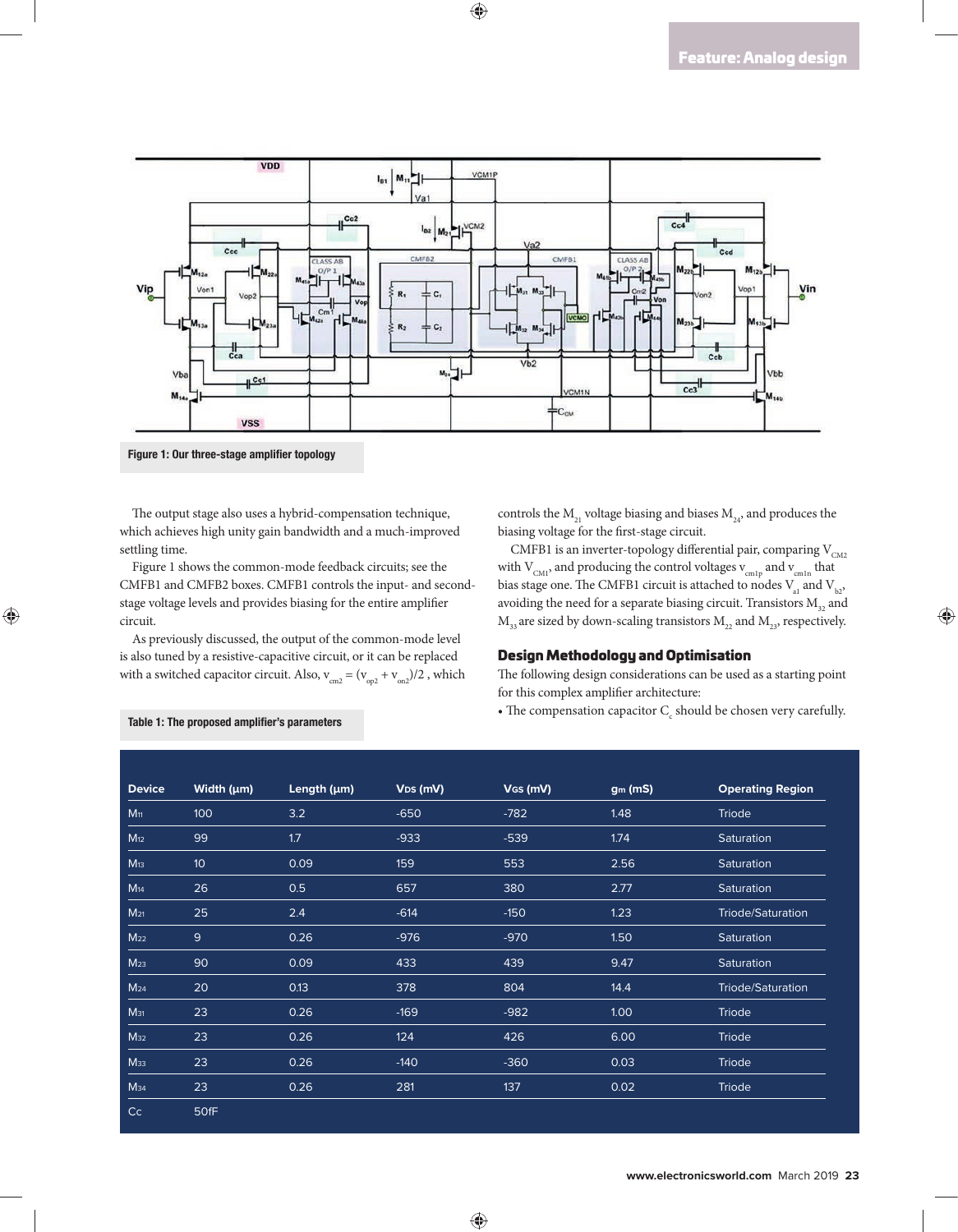



Figure 3: Simulation setup for amplifier characterisation



To avoid a zero and promote accurate adjustment of the dominant pole, a small value for  $C_{\varepsilon}$  is chosen. If a good phase margin (PM) is attained ( $65^{\circ}$  < PM <  $75^{\circ}$ ), then a high-quality time response is achievable.

- The  $M_{12}$ 's gate length is set as a large value to attain a large DC gain. This technique also sets a low value for  $\rm V_{DSsat}$  and a high  $\rm g_{m}$ to transfer the zero to high frequency.
- The gate lengths of transistors  $M_{13}$  are also set to attain a high value DC gain. A high  $g_m$  value helps the compensation by providing a pole splitting effect. The  $\rm V_{DSsat}$  of this transistor should be selected with care, to maintain small  $C_{\text{O1}}$  and  $C_{\text{S3}}$ .
- M14 is set to attain a large  $g_m$ , so it's recommended to use a small channel length and small overdrive voltage  $V_{ov}$ .
- To increase the output swing, transistors  $M_{22}$  and  $M_{23}$  should have a very low  $\rm V_{DSsat}.$  Gate lengths for both transistors are set so they attain high gain.
- Transistor  $M_{11}$  is biased so it operates at the boundary of the triode/ saturation region by adjusting  $V_{DS}$  to keep  $M_{12}$  in saturation.
- Transistors  $M_{21}$  and  $M_{24}$  are set so to operate at the boundary triode/saturation region.
- Transistors  $M_{32}$  and  $M_{33}$  are sized by down-scaling the values of  $M_{22}$  and  $M_{23}$ , respectively.

| <b>Device</b>    | Width $(\mu m)$ | Length $(\mu m)$ | $VDS$ (mV) | $V$ GS (mV) | gm(nS)         |
|------------------|-----------------|------------------|------------|-------------|----------------|
| M <sub>41a</sub> | 54              | 0.09             | $-6.79$    | $-6.77$     | $\overline{2}$ |
| M <sub>42a</sub> | 99              | 0.09             | 1.932      | $-389$      | 0.0035         |
| <b>М</b> 43а     | $5\overline{)}$ | 0.09             | $-1.589$   | $-6.77$     | 139            |
| M <sub>44a</sub> | 99              | 0.09             | 389        | 5.97        | 596            |
| $M_{41b}$        | 54              | 0.09             | $-650$     | $-782$      | 2.32           |
| M <sub>42b</sub> | 99              | 0.09             | $-933$     | $-539$      | 0.0024         |
| M <sub>43b</sub> | 5               | 0.09             | $-1.6$     | $-7.77$     | 146            |
| $M_{44b}$        | 99              | 0.09             | 402        | 19          | 902            |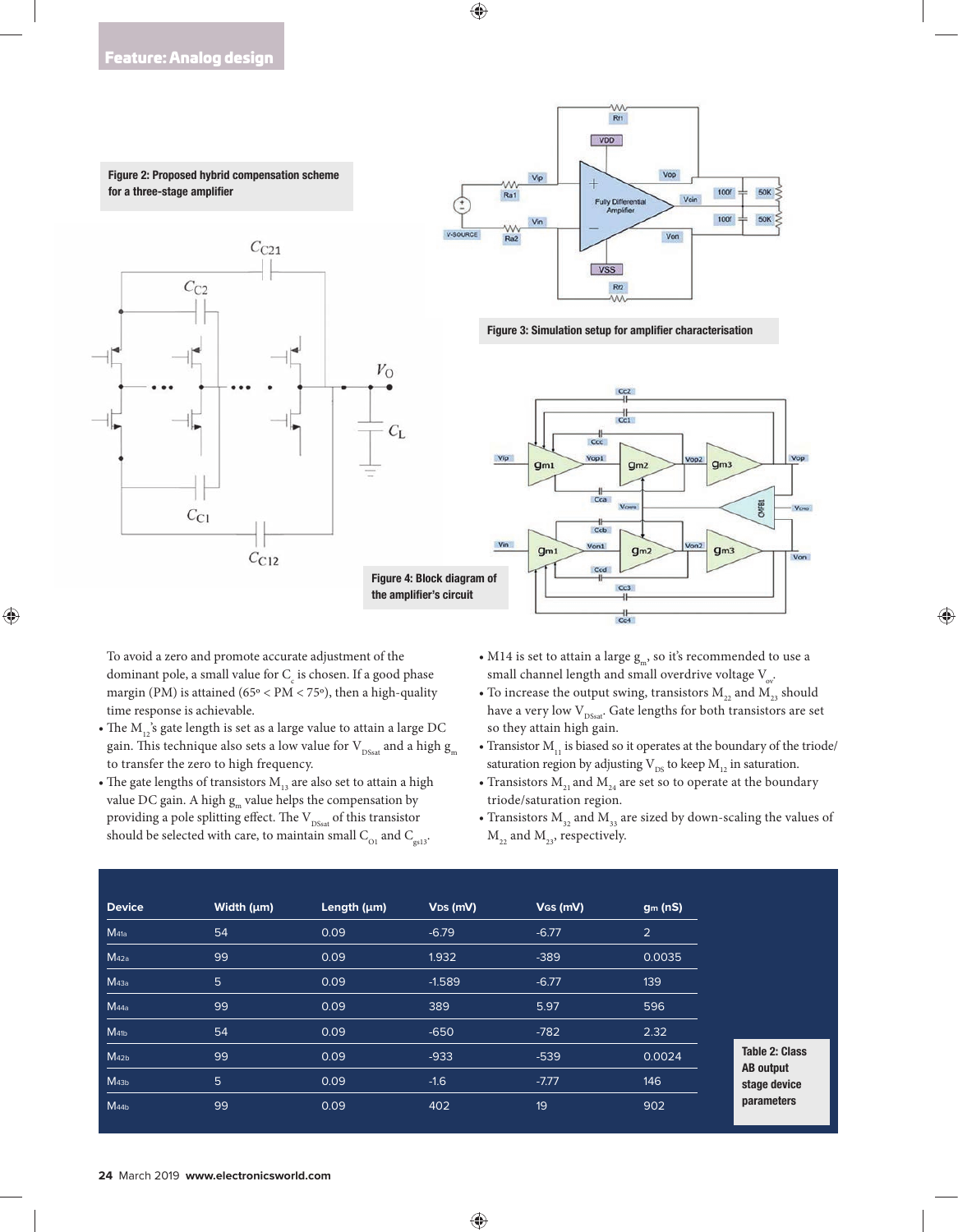#### Compensation Scheme

The compensation technique used in our amplifier design is based on a hybrid topology, or more specifically, the hybrid cascode feed forward compensation (HCFC) method. Here, capacitor C that's normally used in the Miller compensation is equally divided (into  $C_{c1}$  and  $C_{c2}$ ) to make two feedback loops, which considerably enhances the bandwidth and stability of the amplifier.

Figure 2 shows our proposed hybrid compensation circuit for the three-stage amplifier. Without increasing the size of the capacitor or supply voltage, this method boosts the total current (AC) that's fed back into the first stage and, consquently, enhances the stability. Weighted against other prevailing schemes, the HCFC technique demonstrates vital improvements in capacitor size, bandwidth, dissipated power and settling time.

#### The Class-AB Output Stage

Many methods are used in multi-stage amplifiers to enhance the slew rate and settling time. The one selected for this amplifier is the pseudo class AB topology.

The fundamental idea of this method is to apply a current dependent on the signal coming from the previous stage on to the common-source transistor. To achieve a fast settling time and avoid overshoot of the step response, a pseudo-class-AB output stage consists of  $M_{41}$ - $M_{44}$ , which is added to both outputs of the proposed amplifier; see Table 2. This buffer stage can drive large capacitive loads (CL).

Although bandwidth is reduced to some extent, using this output stage results in significant improvement to the settling time.

#### Simulation Results

The circuit proposed here is designed for a 1.2V supply and low-leakage 1P-9M standard CMOS transistors; the capacitors are based on a metal-insulator-metal (MIM) structure. Figure 3 shows the common-mode feedback, CMFB2, a resistor-capacitor circuit consisting of two 50k resistors and two 100fF capacitors. As mentioned before, CMFB2 can be replaced with a switched capacitor circuit for applications that require sample-and-hold front-end amplifiers.

For small-signal analysis and determining differential mode gain, we used the amplifier half-circuit shown in Figure 5; its commonmode input voltage was set at 550mV.

Using the transfer function thus obtained, the approximate low-frequency differential gain of the amplifier half-circuit can be determined by:

$$
A_{v0} \approx \frac{g_{m2}}{g_{ds2}} \cdot \frac{(g_{m13}^2 - g_{m1} \cdot (g_{m13} + g_{ds14}))}{(g_{ds13} \cdot g_{m13} - g_{ds1} \cdot (g_{m13} + g_{ds14}))}
$$
(1)

where

$$
g_{m1} = g_{m12} + g_{m13}
$$
  
\n
$$
g_{m2} = g_{m22} + g_{m23}
$$
  
\n
$$
g_{ds1} = g_{ds12} + g_{ds13}
$$
  
\n
$$
g_{ds2} = g_{ds22} + g_{ds23}
$$



The pseudo-class-AB output stage in the unity gain condition does not contribute to the gain of the amplifier, so it's ignored in Equation 1. For better frequency response, the split compensated capacitors  $C_{c}$  and  $C_{c}$  (Figure 4) can be added to the single capacitor  $C_c$  in the half circuit of Figure 5.

Similarly, split compensated capacitors  $C_{cb}$  and  $C_{cd}$  are also added to the other half of the circuit. The frequency response of the amplifier is shown in Figure 6. The proposed amplifier achieves a gain bandwidth of 1.53GHz with a phase margin of 75°. The amplifier provides good differential gain, almost zero commonmode gain and a very high common mode rejection ratio (CMRR).

#### Transient Analysis

To find the step response, a square wave signal of 50mV peak-topeak was applied, with the results shown in Figure 7. To optimise settling time, the value of PM should be set between 70° and 75°. However, depending on the PM only, this may not suffice there with an increased number of poles, as is the case in three-stage amplifiers.

The amplifier's settling time can be divided into two separate parts, or periods. The first is known as "slew time" through which the output reaches a maximum output value in a non-linear manner. It's calculated using the output current that charges the compensation capacitor  $C_c$ .

In the second part, the output reaches its final value and proceeds in a quasi-linear manner. Generally, in high-speed amplifiers, the first part is very small and the second relatively large. Research shows that the second part is considerably affected by the pairs of poles and zeros. The compensation is liable to degrade the settling time due to the creation of inevitable pairs of poles and zeros that the feed-forward path  $C_c$  establishes. To counter this effect, the class-AB push-pull output stage is used in our design to optimise settling time and slew rate. The applied compensation topology, having equally divided capacitors, balances both the rising (positive) and falling